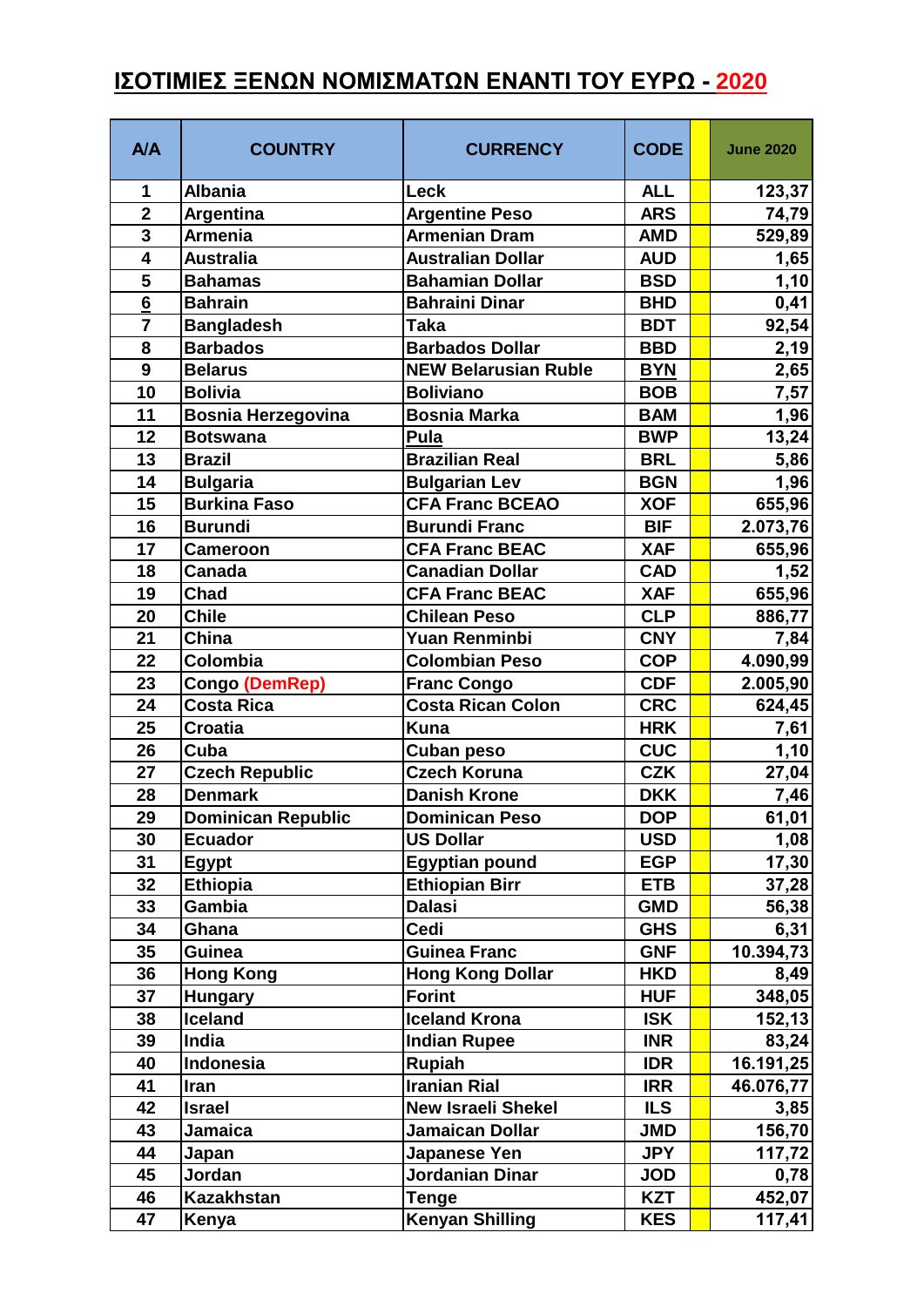| <b>A/A</b> | <b>COUNTRY</b>                | <b>CURRENCY</b>                          | <b>CODE</b> | <b>June 2020</b>  |
|------------|-------------------------------|------------------------------------------|-------------|-------------------|
| 48         | <b>Kuwait</b>                 | <b>Kuwaiti Dinar</b>                     | <b>KWD</b>  | 0,34              |
| 49         | Lebanon                       | <b>Lebanese Pound</b>                    | <b>LBP</b>  | 1.656,54          |
| 50         | Libya                         | Libyan Dinar                             | <b>LYD</b>  | 1,55              |
| 51         | <b>Madagascar</b>             | <b>Malagasy Ariary</b>                   | <b>MGA</b>  | 4.192,89          |
| 52         | <b>Malawi</b>                 | <b>Kwacha</b>                            | <b>MWK</b>  | 806,49            |
| 53         | <b>Malaysia</b>               | <b>Malaysian Ringgit</b>                 | <b>MYR</b>  | 4,78              |
| 54         | <b>Maldive Is.</b>            | <b>Rufiyaa</b>                           | <b>MVR</b>  | 16,88             |
| 55         | <b>Mauritania</b>             | Ouguiya                                  | <b>MRU</b>  | 41,54             |
| 56         | <b>Mauritius</b>              | <b>Maur Rupee</b>                        | <b>MUR</b>  | 43,54             |
| 57         | <b>Mexico</b>                 | <b>Mexican Peso</b>                      | <b>MXN</b>  | 24,40             |
| 58         | <b>Moldova</b>                | <b>Moldovan Leu</b>                      | <b>MDL</b>  | 19,40             |
| 59         | Mongolia                      | <b>Tugrik</b>                            | <b>MNT</b>  | 3.069,02          |
| 60         | <b>Morocco</b>                | <b>Moroccan Dirham</b>                   | <b>MAD</b>  | 10,77             |
| 61         | <b>Mozambique</b>             | <b>Meticai</b>                           | <b>MZN</b>  | 75,53             |
| 62         | <b>Namibia</b>                | <b>Namibian Dollar</b>                   | <b>NAD</b>  | 19,14             |
| 63         | <b>Nepal</b>                  | <b>Nepalese Rupee</b>                    | <b>NPR</b>  | 132,72            |
| 64         | <b>New Zealand</b>            | <b>New Zealand Dollar</b>                | <b>NZD</b>  | 1,77              |
| 65         | Nicaragua                     | <b>Cordoba Oro</b>                       | <b>NIO</b>  | 37,32             |
| 66         | <b>Niger Rep</b>              | <b>CFA Franc BCEAO</b>                   | <b>XOF</b>  | 655,96            |
| 67         | Nigeria                       | <b>Naira</b>                             | <b>NGN</b>  | 424,28            |
| 68         | <b>Norway</b>                 | <b>Norwegian Krone</b>                   | <b>NOK</b>  | 10,86             |
| 69         | Oman                          | <b>Rial Omani</b>                        | <b>OMR</b>  | 0,42              |
| 70         | <b>Pakistan</b>               | <b>Pakistan Rupee</b>                    | <b>PKR</b>  | 176,59            |
| 71         | Panama                        | <b>Balboa</b>                            | <b>PAB</b>  | 1,10              |
| 72         | Peru                          | <b>Nuevo Sol</b>                         | <b>PEN</b>  | 3,76              |
| 73         | <b>Philippines</b>            | <b>Philippine Peso</b>                   | <b>PHP</b>  | 55,48             |
| 74         | <b>Poland</b>                 | <b>Zloty</b>                             | <b>PLN</b>  | 4,44              |
| 75         | Qatar                         | <b>Qatari Riyal</b>                      | QAR         | 3,99              |
| 76         | Romania                       | <b>New Leu</b>                           | <b>RON</b>  | 4,81              |
| 77         | <b>Russia</b>                 | <b>Russian Ruble</b>                     | <b>RUB</b>  | 77,54             |
| 78         | Rwanda                        | <b>Rwanda Franc</b>                      | <b>RWF</b>  | 1.026,40          |
| 79         | Saudi Arabia                  | Saudi Riyal                              | <b>SAR</b>  | 4,13              |
| 80         | Senegal                       | <b>CFA Franc BCEAO</b>                   | <b>XOF</b>  | 655,96            |
| 81         | <b>Serbia</b>                 | <b>Dinar</b>                             | <b>RSD</b>  | 117,93            |
| 82         | <b>Seychelles</b>             | <b>Seychelles Rupee</b>                  | <b>SCR</b>  | 19,27             |
| 83         | <b>Sierra Leone</b>           | Leone                                    | <b>SLL</b>  | 10.791,80         |
| 84         | <b>Singapore</b>              | <b>Singapore Dollar</b>                  | <b>SGD</b>  | 1,54              |
| 85         | <b>South Africa</b>           | Rand                                     | <b>ZAR</b>  | 19,08             |
| 86         | <b>South Korea</b>            | Won                                      | <b>KRW</b>  | 1.352,06          |
| 87         | Sri Lanka                     | <b>Sri Lanka Rupee</b>                   | <b>LKR</b>  | 203,84            |
| 88         | <b>Sudan Rep</b>              | <b>Sudanise Pound</b>                    | <b>SDG</b>  | 60,65             |
| 89         | <b>Swaziland</b>              | Lilangeni                                | <b>SZL</b>  | 19,14             |
| 90         | <b>Sweden</b>                 | <b>Swedish Krona</b>                     | <b>SEK</b>  | 10,57             |
| 91         | <b>Switzerland</b>            | <b>Swiss Franc</b>                       | <b>CHF</b>  | 1,07              |
| 92         | Syria Arab Republic           | <b>Syrian Pound</b>                      | <b>SYP</b>  | 562,39            |
| 93         | <b>Special Drawing Rights</b> | <b>Special Drawing Rights</b>            | <b>XDR</b>  | 0,80              |
| 94         | <b>Taiwan</b>                 | <b>Taiwan Dollar</b>                     | <b>TWD</b>  |                   |
| 95         | <b>Tanzania</b>               |                                          | <b>TZS</b>  | 32,93<br>2.537,53 |
| 96         | <b>Thailand</b>               | <b>Tanzanian Shilling</b><br><b>Baht</b> | <b>THB</b>  |                   |
|            |                               |                                          |             | 35,14             |